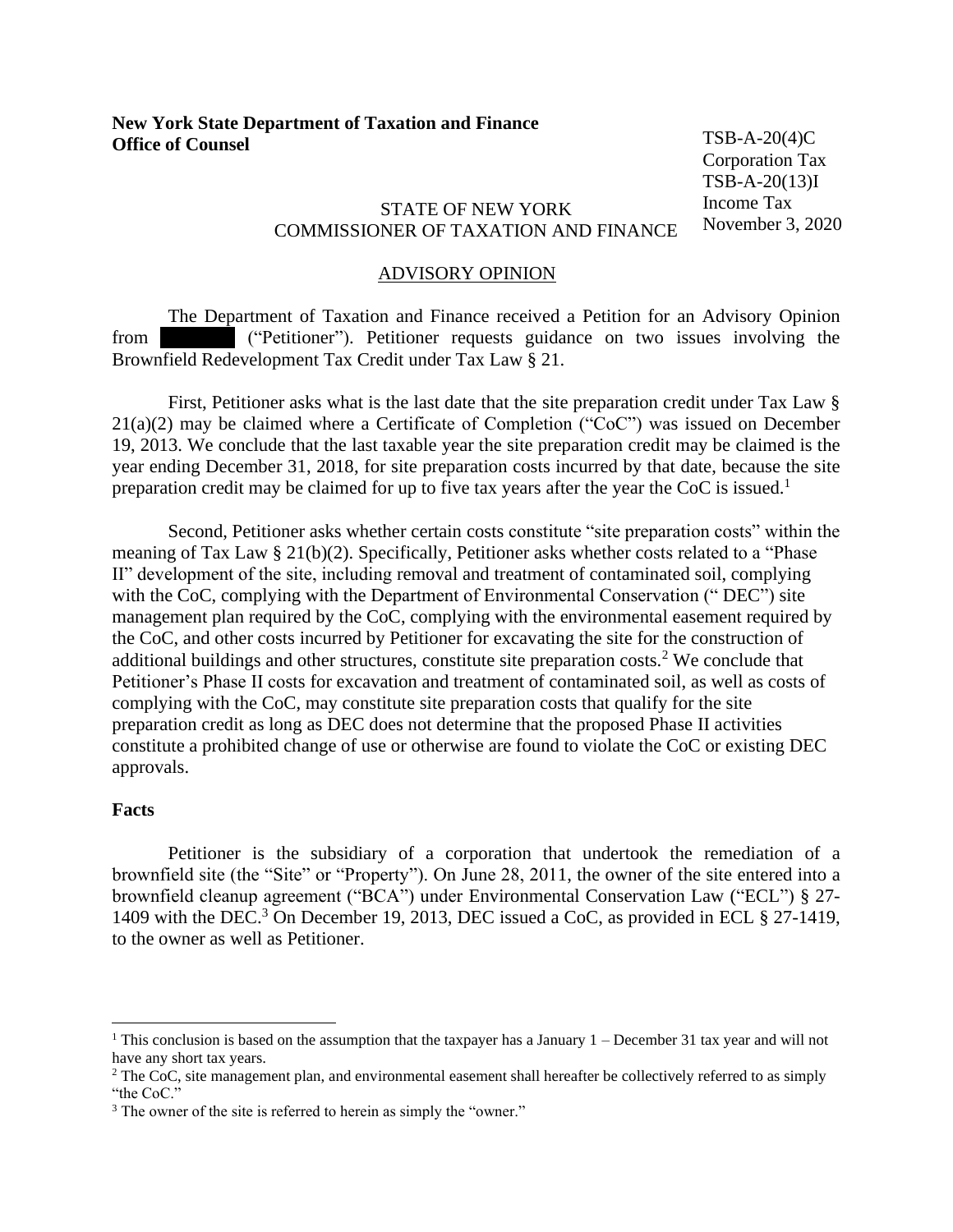Like nearly all brownfield sites that receive a CoC, the Site will remain subject to an environmental easement and a site management plan as required by ECL § 27-1419(2). The site management plan states that any further excavation on any portion of the Site will be subject to DEC oversight, and any soil removed from the Site must be treated and disposed of in accordance with DEC requirements.

The owner's "Phase I" redevelopment of the Site, the project that initially caused the owner to enter into a BCA, is the full interior rehabilitation of an existing affordable senior housing development. The renovated facility, which was placed in service in 2014, provides 145 rental apartments to low income seniors. Petitioner is now considering a "Phase II" redevelopment that would entail construction of several new buildings on vacant portions of the Site. These buildings would include an additional 175 affordable rental apartments for seniors, along with neighborhood-oriented commercial and community space.

Petitioner did not provide any documentation demonstrating that the activities associated with Phase II were considered by DEC as part of the BCA, CoC, or any other document associated with remediation and construction on the Site. Thus, it appears that there has been no review or consideration of Phase II as part of the Brownfield Cleanup Program process, but Phase II activities would be subject to the CoC.

Construction of Phase II would require the excavation and removal of a large volume of soil. Petitioner expects to incur significant costs associated with the excavation, removal, testing, treatment, and disposal of contaminated soil and any other adverse subsurface conditions that may come to light during the Phase II activities, including contaminated groundwater.

## **Analysis**

The brownfield redevelopment tax credit is comprised of several discrete components authorized by Tax Law  $\S 21<sup>4</sup>$ . At issue here is the "site preparation credit component" in Tax Law § 21(a)(2). Specifically, the issues are: (1) at what time does the five taxable years begin to run for purposes of Tax Law § 21(a)(2) and (b)(2)(ii); and (2) are the Phase II costs related to CoC compliance, and all Phase II costs relating to excavation, removal, treatment, and disposal of soil, eligible for the site preparation credit.

The site preparation credit component "…with respect to a site's qualification for a certificate of completion shall be allowed for the taxable year in which the effective date of the certificate of completion occurs. The credit component amount determined other than with respect to such qualification shall be allowed for the taxable year in which the improvement to which the applicable costs apply is placed in service for up to five taxable years after the issuance of such certificate of completion." Tax Law § 21(a)(2). New York State Department of Taxation and Finance Publication 300 clarifies that, for the portion of site preparation costs that

<sup>&</sup>lt;sup>4</sup> The project discussed in this option was issued a CoC on December 19, 2013, and, therefore, the amendments to the brownfield redevelopment tax credits signed into law on April 13, 2015, L.2015, c.56, Part BB, are not applicable. L.2015, c.56, Part BB, § 31.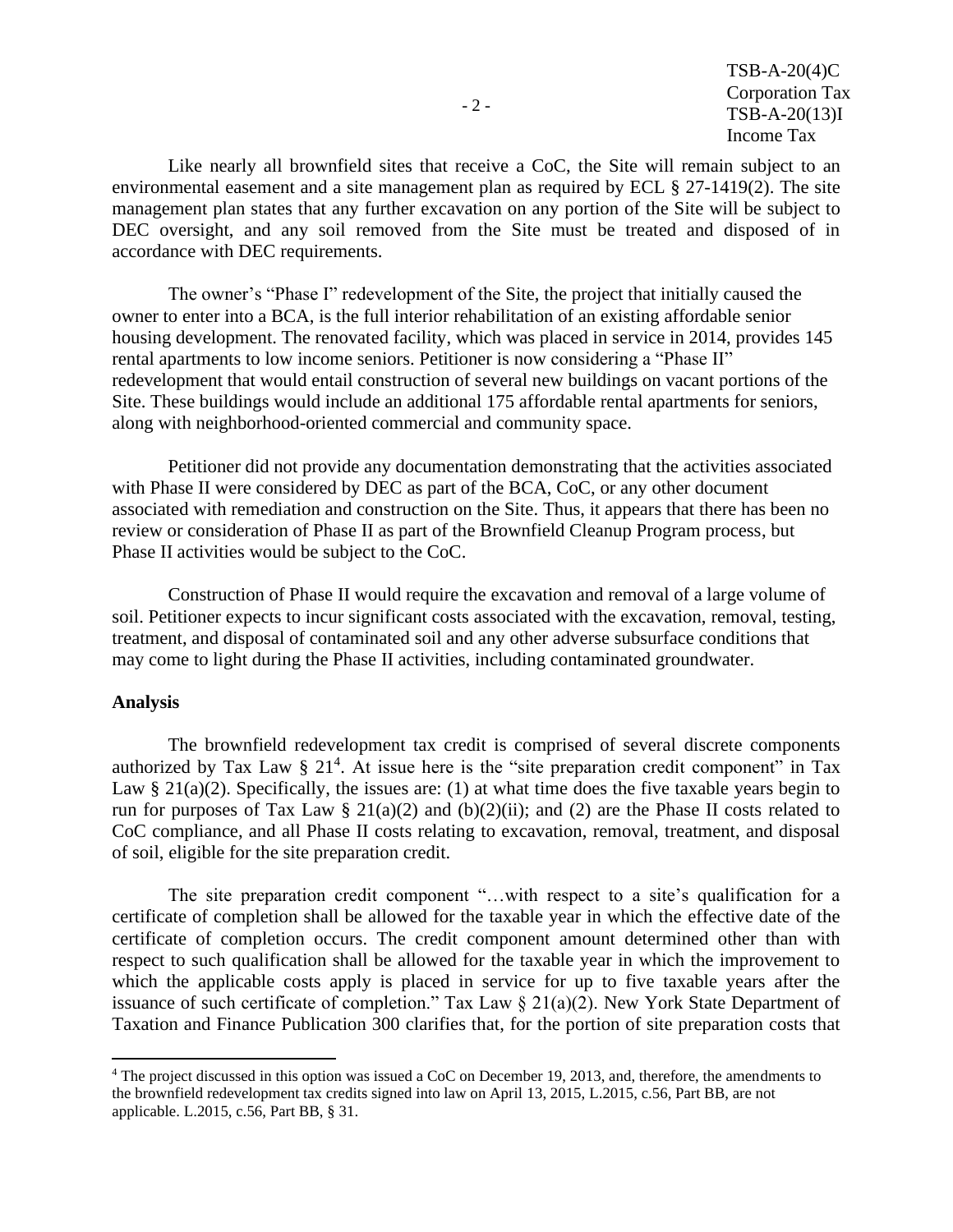are not incurred to prepare a site to qualify for the CoC, the credit "... is allowed for up to five tax years after the year the CoC is issued…." DTF Publication 300, p. 11.

Because the "five taxable years" period during which the site preparation improvement may be placed in service and the site preparation credit claimed begins the year immediately after the taxable year in which the CoC is issued, (in this case the taxable year 2013) the last taxable year Petitioner may claim the site preparation credit is the taxable year ending December 31, 2018.

Site preparation costs are defined as all amounts properly chargeable to a capital account: (1) that are paid or incurred in connection with a site's qualification for a CoC; and (2) all other site preparation costs paid or incurred in connection with preparing a site for the erection of a building or a component of a building, or otherwise to establish a site as usable for its industrial, commercial (including the commercial development of residential housing), recreational or conservation purposes. Tax Law  $\S$  21(b)(2). Site preparation costs include work such as excavation, temporary electric wiring, scaffolding, demolition, fencing, and security. *Id*.

If the costs relating to treatment of contaminated soil and compliance with the CoC were associated with Phase I, i.e., the project for which the BCA and CoC were issued, there would be no question that those costs constitute site preparation costs that are eligible for the site preparation credit. However, Petitioner is seeking a determination regarding Phase II. It is not clear that the construction and related activities associated with Phase II were contemplated by, and within the scope of, the BCA and CoC.

The brownfield program requires that the DEC be notified in writing at least 60 days prior to any change of use at a brownfield site. ECL § 27-1425(1). This requirement is also contained in the BCA. The DEC shall then notify the applicant within 45 days if the proposed change in use is prohibited. ECL  $\S$  27-1425(2). "Change of use" includes the erection of any structure on a brownfield site, any activity that is likely to disrupt or expose contamination or to increase direct human exposure, and any other conduct that may tend to significantly interfere with an ongoing or completed remedial program at a brownfield site and the continued ability to implement the engineering and institutional controls associated with such site. ECL § 27- 1425(3)(a). Pursuant to the BCA, the determination of whether a change of use has occurred is to be made by DEC. In the event that an applicant, or its successor or assignee, fails to comply with the BCA, the CoC may be modified or revoked by DEC. ECL § 27-1419; 6 NYCRR 375-1.9. A site is only eligible for tax credits under the brownfield program if a CoC has been issued. Tax Law  $\S$  21(b)(1). In other words, if DEC determines that the Phase II activities constitute a prohibited change of use or otherwise violate the BCA or CoC, the taxpayer may no longer be eligible for brownfield program tax credits.

The cost of treatment and removal of contaminated soil and compliance with the CoC associated with Phase II would qualify as site preparation costs only if the DEC does not determine that the Phase II activities constitute a prohibited change of use or otherwise violate the BCA or CoC. If the proposed Phase II activities do not constitute a prohibited change of use